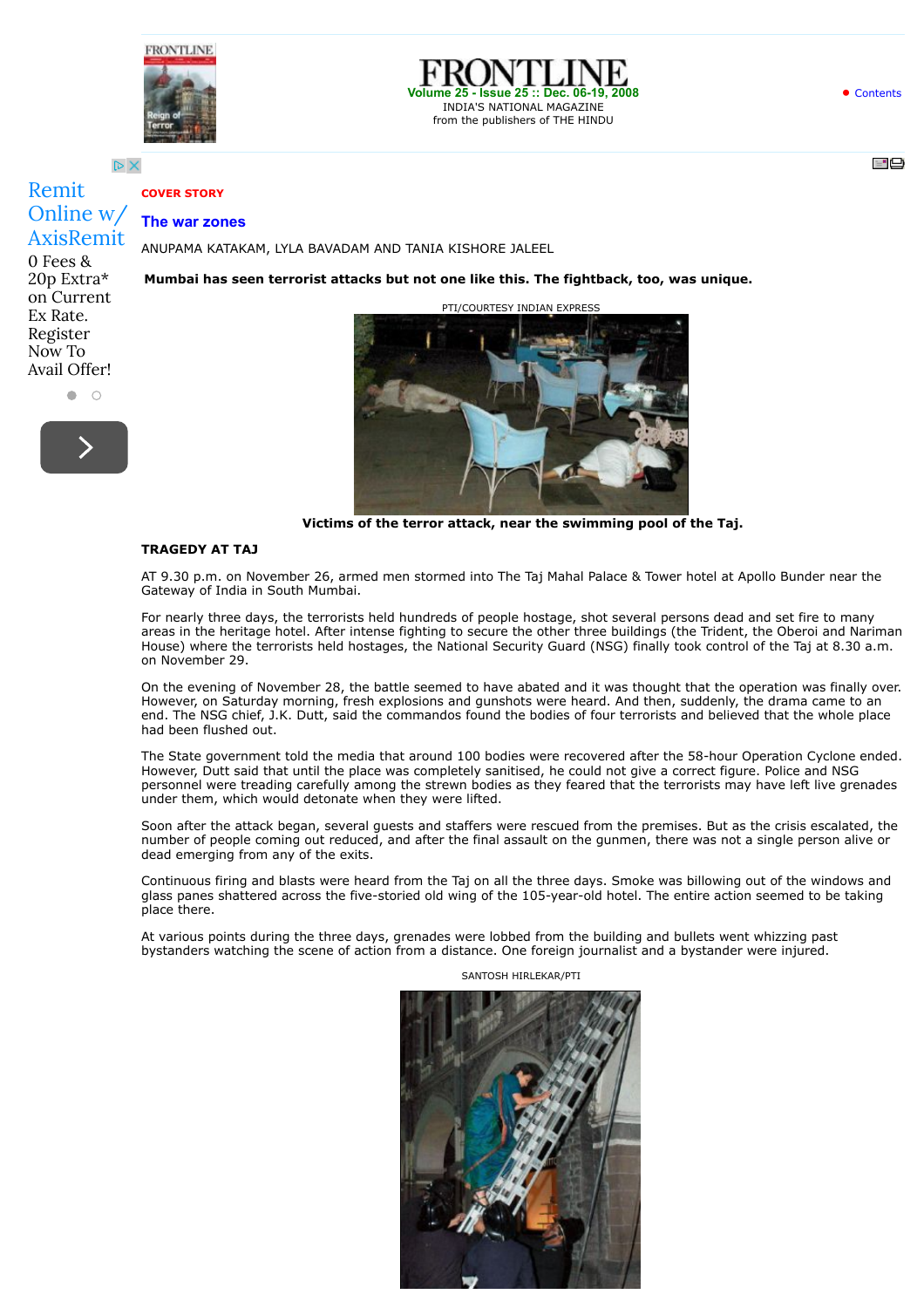

**FIremen rescuing a guest at the Taj.**

There were many scary moments for the mediapersons and television crew slouched on the open space outside the hotel to give the best possible coverage.

Relatives and friends of the people trapped inside the hotel were visibly tense. Sonali Shah, whose aunt was inside, said: "All we want is some information. Nobody is giving us any. We have gone to all the hospitals and morgues, but my aunt is still missing. I can only hope she is hiding in her room and that her room is not on one of the floors on which the fires are raging." Shah had been standing for more than 18 hours since she heard the news.

An eyewitness to the initial phase of the attack, N.N. Krishnadas, a Member of Parliament, told *Frontline* that he was in the Shamiana restaurant when two men in black stormed into it and started firing on the diners.

"We immediately ducked under the table and remained there for some time. I think two people were killed. After that we could hear gunshots for a long time coming from the lobby area. A restaurant staffer then took all of us to a big long hall where we lay flat with about 100-150 people for more than 24 hours. We saw the terrorist shoot two foreigners who tried to escape. There was blood and bodies all over the place. It was madness in there."

Krishnadas was rescued in the morning by the NSG and taken to a police station. He says the terrorists looked like young men. He did not hear them say anything when they first walked in.

# **60 HOURS OF TERROR IN MUMBAI**

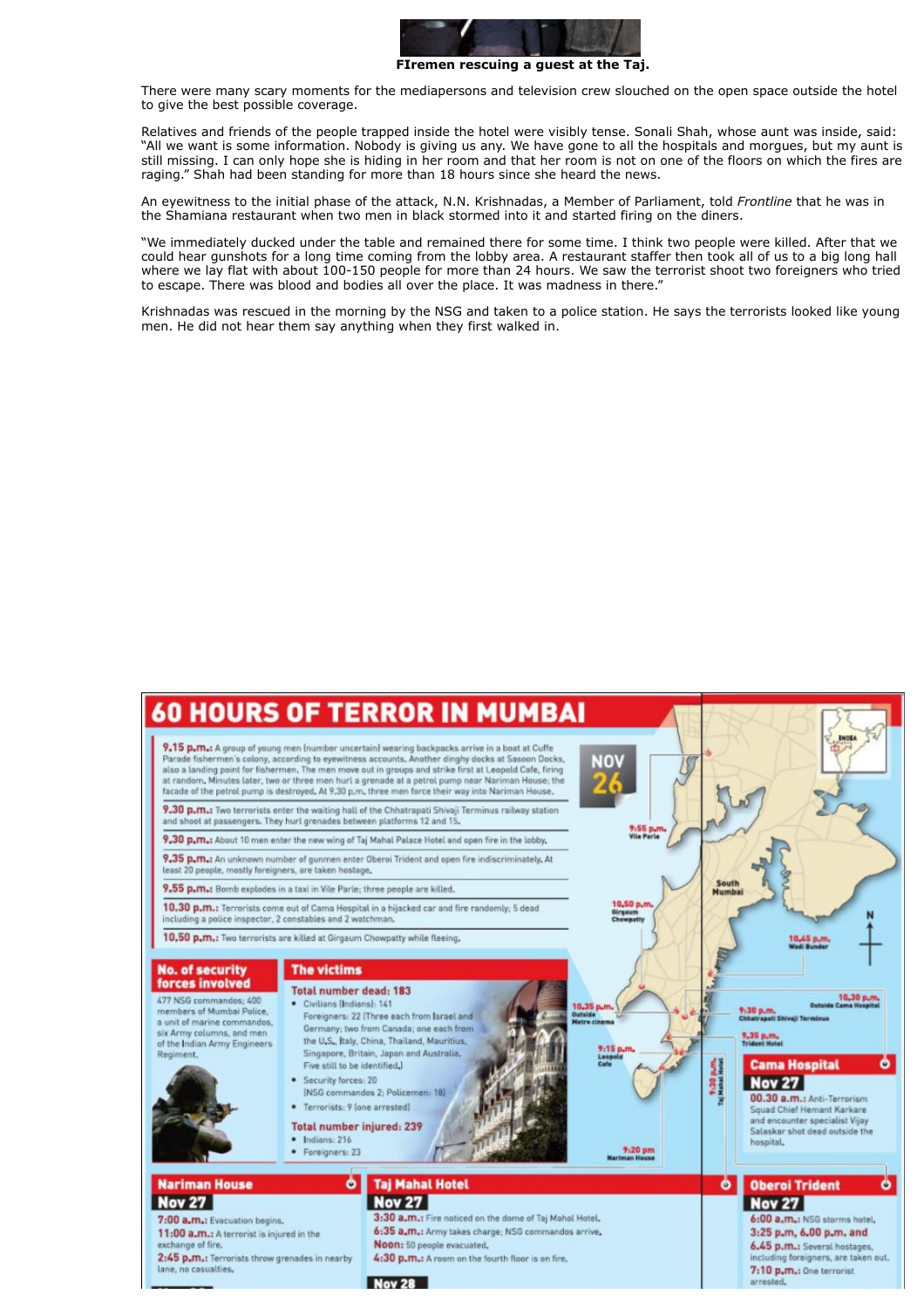

As the operation ended, tragic stories of lives lost in the hotel are being revealed. Karambir Kang, the hotel's general manager, lost his wife and two children in a fire that broke out on the floor in which they were staying. In spite of this personal tragedy, Kang was seen on November 29 working with the other staff in cleaning up the hotel.

A senior journalist and noted food critic with *The Times of India*, Sabina Sehgal Saikia, was trapped in her room on the sixth floor. She was in touch with her friends until about 2 a.m. on November 27. In SMS messages to her friends, she told them she could hear loud blasts and plenty of firing. Her last message said she was lying under the bed as a fire had broken out. Her body was found in a crouching position and the post-mortem report said she was asphyxiated.

Vijay Banja, a head chef, was in touch with his wife Farida until 3.30 a.m. on November 27. After that the family lost contact with him. An employee who was rescued from the hotel told Farida that just as Banja was getting out of the kitchen he was shot. He had cleared the kitchen of all the staff and was the last to leave.

"He was a cheerful person," said a relative. Banja is survived by a 16-year-old son, whose Christian confirmation was to be held this December.

The Taj is one of Mumbai's most favourite landmarks. Built by Jamsetji Nusserwanji Tata in 1903, the building was one of the first sights a visitor travelling by ship would see of the city. That was before the Gateway of India was built in 1924.

Most Mumbaikars have grown up on stories about the Taj. The most popular one is that because Tata was denied entry into Watsons Hotel at Fort as it had a strictly "for Europeans only" policy, he decided to build a big and grand hotel that would be open to all.

Sure enough, this hotel has a "no discrimination" policy. Anyone is free to walk in. If a budget tourist visiting Gateway of India wants to use the bathroom of the Taj, he has the freedom to do so. According to informed sources, despite several threats the Taj continued to have a liberal policy towards its visitors. In 2003, a bomb blast outside the building near the Gateway of India alerted the hotel management on the need to beef up security. Clearly, what it did was not enough.

Speaking to the media after the attack, Tata group chief Ratan Tata said: "We must stand together, shoulder to shoulder, as citizens of India and rebuild what has been destroyed. We must show that we cannot be disabled or destroyed. But that such heinous acts will only make us stronger."

### **OBEROI-TRIDENT SIEGE**



**Hostages rescued from the Oberoi-Trident hotels.**

AT 4 p.m. on November 26, the scene at the Trident hotel and its neighbour, the Oberoi, was typical of five-star hotels. Valets parking vehicles, cars being driven up the driveway by chauffeurs, people dressed in expensive clothes walking in and out of the main doors. Everything looked polished and clean.

All that changed at 9.30 p.m. Gunmen walked into the Trident hotel and opened fire in the lobby. Several guests and visitors who heard the gunshots rushed out of their rooms or tried to leave the building. Many escaped but hundreds remained trapped for nearly two days.

A fierce battle raged between the security forces and the terrorists. Until the time the NSG secured the hotel, blasts and heavy firing could be heard continuously. Mediapersons gathered outside could see guests peering out of the windows. There was little anyone could do.

Army vans, NSG personnel, the fire brigade and the Mumbai Police were on standby outside the hotel during the entire operation, and men in combat gear were positioned at strategic points in nearby buildings.

By the evening of November 27, the area around the Air India building near the two hotels was packed with onlookers. Some of them had come with binoculars, while others were just milling about soaking in the drama. One man said: "I have been here since the action began. I only went home to change."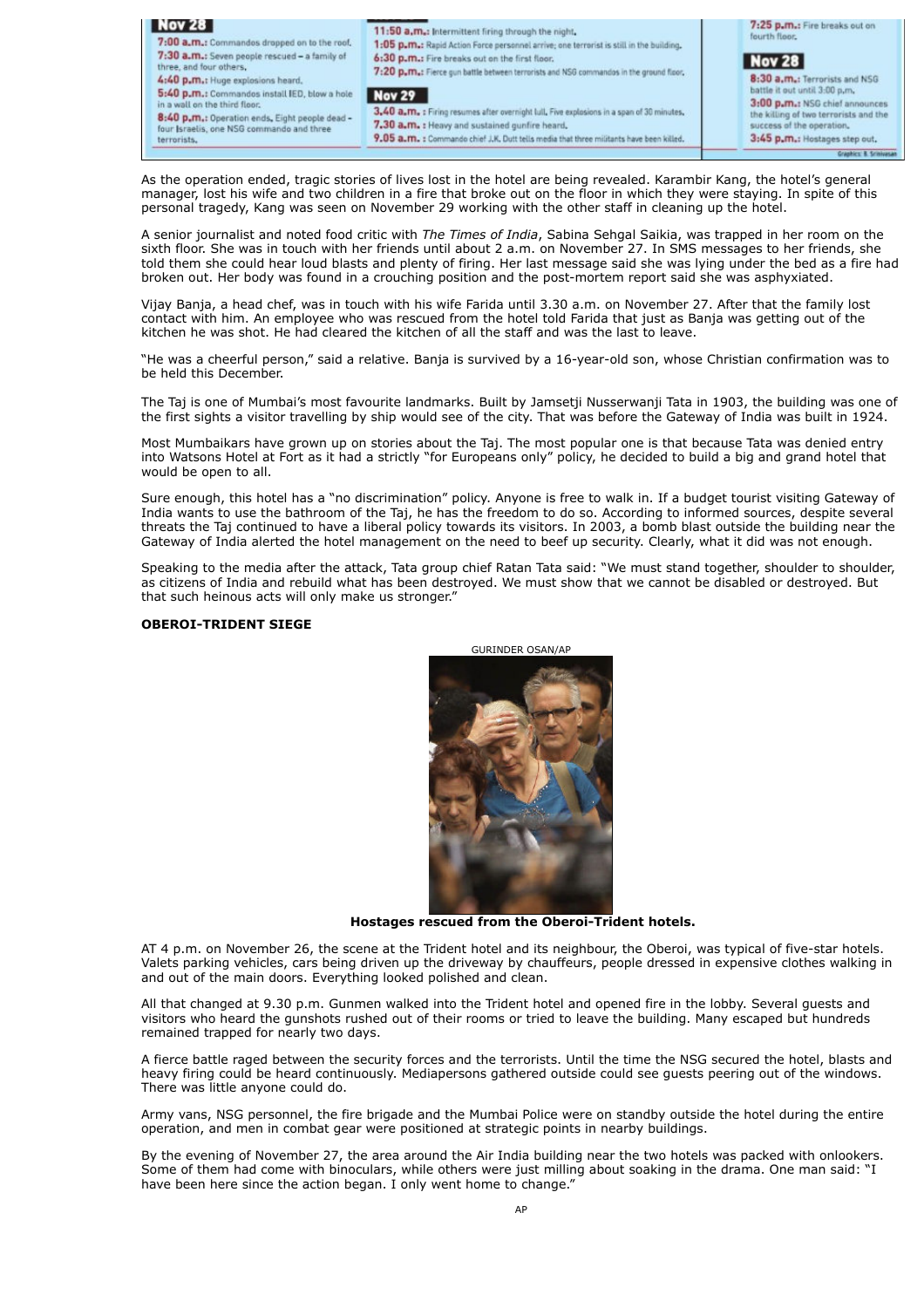

**NSG Commandos are air-dropped on Nariman House on November 28.**

As the siege continued, more and more people began flocking to the area. One person had come from the suburbs to the see "commandos". Since the city's entire forces were deployed in the operation, there was apparently no manpower left for crowd control.

At about 1 p.m. on November 28, the NSG declared the siege within Trident-Oberoi over. Three terrorists were killed in the combat operation.

At last count, 32 bodies were found in the Oberoi. Informed sources said many of the victims had gunshot wounds. Information given from the hotel said through the two days of the operation, nearly 350 people were rescued from the hotel. But informed sources say that in a hotel of this size the casualty rate would be high. The police believe that they have removed most of the bodies. The dead included, four resident guests, three foreigners, 18 diners and 10 staff members.

It was only in the late afternoon that the hostages from the Oberoi began emerging. The scene outside the Air India building, where the relatives were told to receive their family members, had been grim the whole day.

"We have had no information. Nobody gives us updates. All we know is that there is some list of survivors and our uncle's name is on it," said one woman, who did not want her name to be in print. The list brought hope to her family. But at 7 p.m., she was told he had been shot dead the previous night itself.

An eyewitness, who wished to remain anonymous, said shipping company owner Sunil Parikh and his wife Reshma were shot dead at the Tiffin restaurant at the Oberoi. The couple had barely sat down to dinner when the terrorists opened fire. A friend of theirs, who managed to hide under a table, escaped after the gunmen left. He went to the Parikhs' home to inform the family about the shooting.

A Singapore national was apparently told to call her husband and tell him to tell the media not to send in troops. She was shot after the phone call. Another eyewitness account said the Oberoi staff had guns put to their heads and told to set the restaurants and other areas in the hotel on fire.

"I'm going home, I'm going to see my wife," said Mark Abell, after emerging from the hotel. Abell, from Britain, had locked himself in his room during the siege. "These people here have been fantastic, the Indian authorities, the hotel staff. I think they are a great advertisement for their country," he said as he walked to the bus carrying the released hostages.

The Trident-Oberoi hotels are owned by the East India Hotels group. At a press conference, the vice-chairman of the group, S.S Mukherji, said Oberoi had been damaged more severely than the Trident.

### **NARIMAN HOUSE**

AFP



**Rabbi Gavriel Holtzberg and Rivka Holtzberg, who ran the Chabad-Lubavitch Jewish Community Centre in Mumbai. The couple's son, Zvi Moshe (below), was rescued by their maid from the attack on Nariman House.**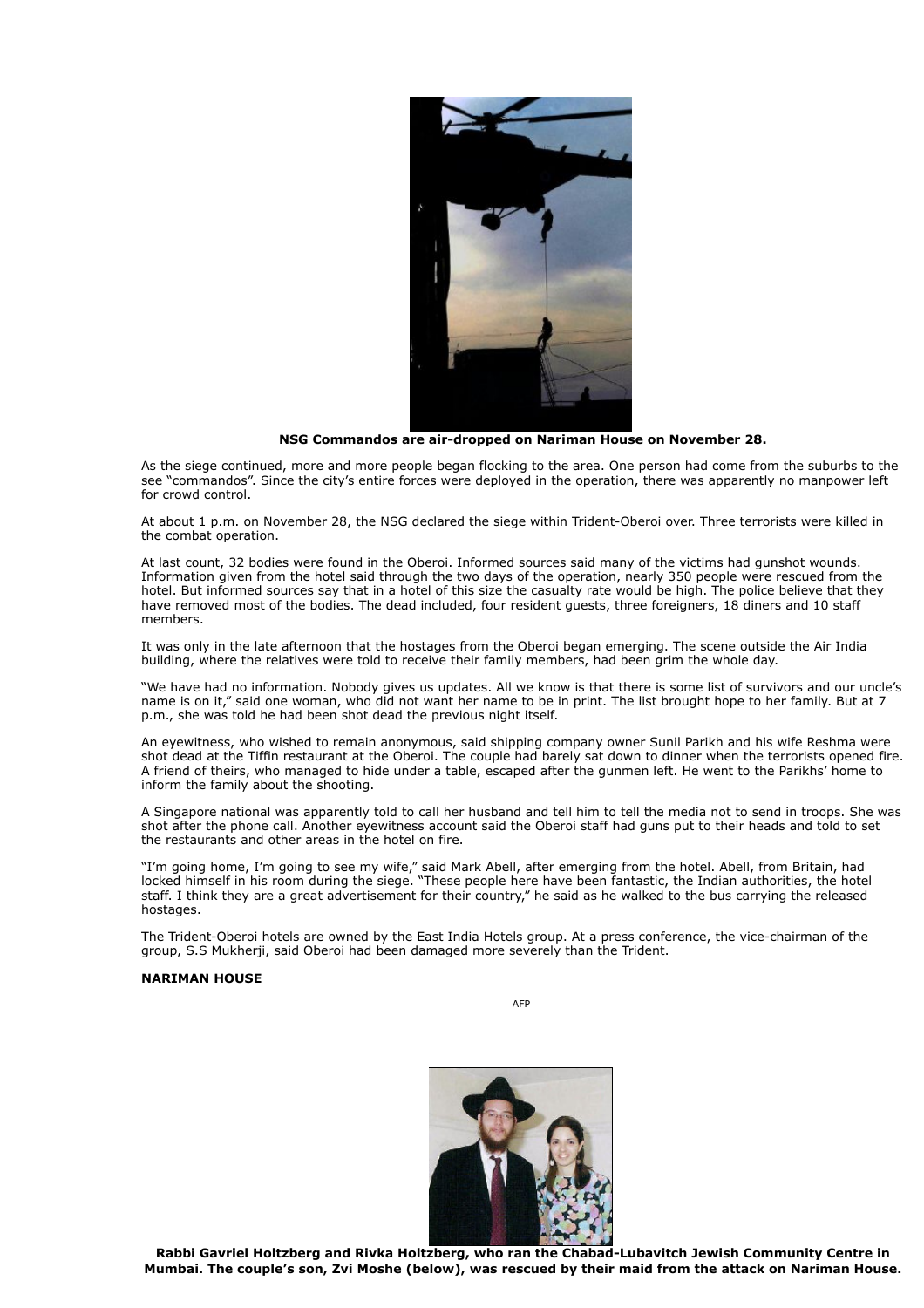THERE was nothing special about Nariman House until November 26 when three terrorists stormed into the Chabad centre there. The building was just another one in the crowded bylanes of Colaba market, one of the older parts of the city. Some of the buildings here are a hundred years old.

Nariman House was certainly old enough for its landlord to demolish the original structure and rebuild it. Initially a small structure (local people are not sure of the number of storeys), it was rebuilt to a height of five floors, taking advantage of the floor-space index allowances. The neighbouring buildings are still period houses and Nariman House towers over them all (except a new one which is still under construction). As is typical of old Mumbai construction, the buildings are crammed together and separated only by narrow municipal lanes.



Nariman House is not on the main road – it is the fourth building set back in a lane. It was a matter of surprise that the Chabad centre would choose to buy property in a place that is not particularly upscale. The centre was set up about five years ago and was a meeting place for expatriate and local Jews. It offered a community prayer hall, rooms for rent and a place where festivals and holy days could be observed. Two floors of the building housed the Chabad-Lubavitch Jewish Community Centre.

The centre was run by a 29-year-old Rabbi, Gavriel Holtzberg, and his 28-year-old wife, Rivka. Both were of Israeli origin, but while Rivka grew up in Israel, Rabbi Gavriel's parents moved to Brooklyn, New York, when he was a child. The rabbi, his wife and a two-year-old child were the only permanent residents of the centre. Of the two floors of the building they occupied, one was a general area for community activities and the upper floor held rooms that were rented out to Jewish visitors. Given this scenario, it seemed an unlikely target for terrorists.

There is a consistency in the choice of the five locations that were targeted by the terrorists – the Taj hotel, the Oberoi-Trident hotels, the Chhatrapati Shivaji Terminus, the Cama hospital and the Leopold Cafe were either Mumbai landmarks or places that were crowded, and promised a large number of foreigners.

Nariman House did not fit any of these criteria. It was chosen for just one reason, that is, its Jewish connection. There is no doubt that it was targeted because it housed the Chabad-Lubavitch Jewish Community Centre. The centre has deeply religious beliefs and a conservative outlook. It is likely that this aspect prompted it to be the terrorists' choice.

At around 9.30 p.m. on November 26, three gunmen forced their way into the Chabad centre and held its occupants hostage for 48 hours. The terrorists naturally had the advantage of surprise. No one was aware of the number of the terrorists within the house. Nor was any accurate figure of the number of residents of the house available. The Holtzbergs' house maid, Sandra Samuel, was far too disoriented from her ordeal to recall the exact number of people in the Chabad centre. When the attackers entered the house, she was with Zvi Moshe, the Holtzbergs' son. She hid herself and the child for the night and the next morning she managed to slip out, barefoot and dishevelled, to be escorted to safety by the police. The only information she provided on the spot was that the child's parents were both unconscious and another person was badly injured. "Get help to them please," was her repeated request.

A joint operation by Mumbai Police personnel and commandos of the NSG ended tragically on November 28 at 10 p.m. Immediately after the conclusion of what the NSG had named Operation Black Tornado, eight bodies were counted – four Israelis, one commando and three terrorists. Later reports apparently took the count up, but confirmation of this was not available.

Likewise, there were unofficial reports that two of the women had apparently been dead for many hours before the centre was stormed. The reason of death was not clear. Unconfirmed reports also say that the bodies of two men were found tied together. How and when they died was not known. It is the first time that Jews have been targeted in India. The Jewish community has never faced prejudice or violence in India, and though the root of the attack was in India, it was carried out by foreign nationals.

### **COLABA CARNAGE**